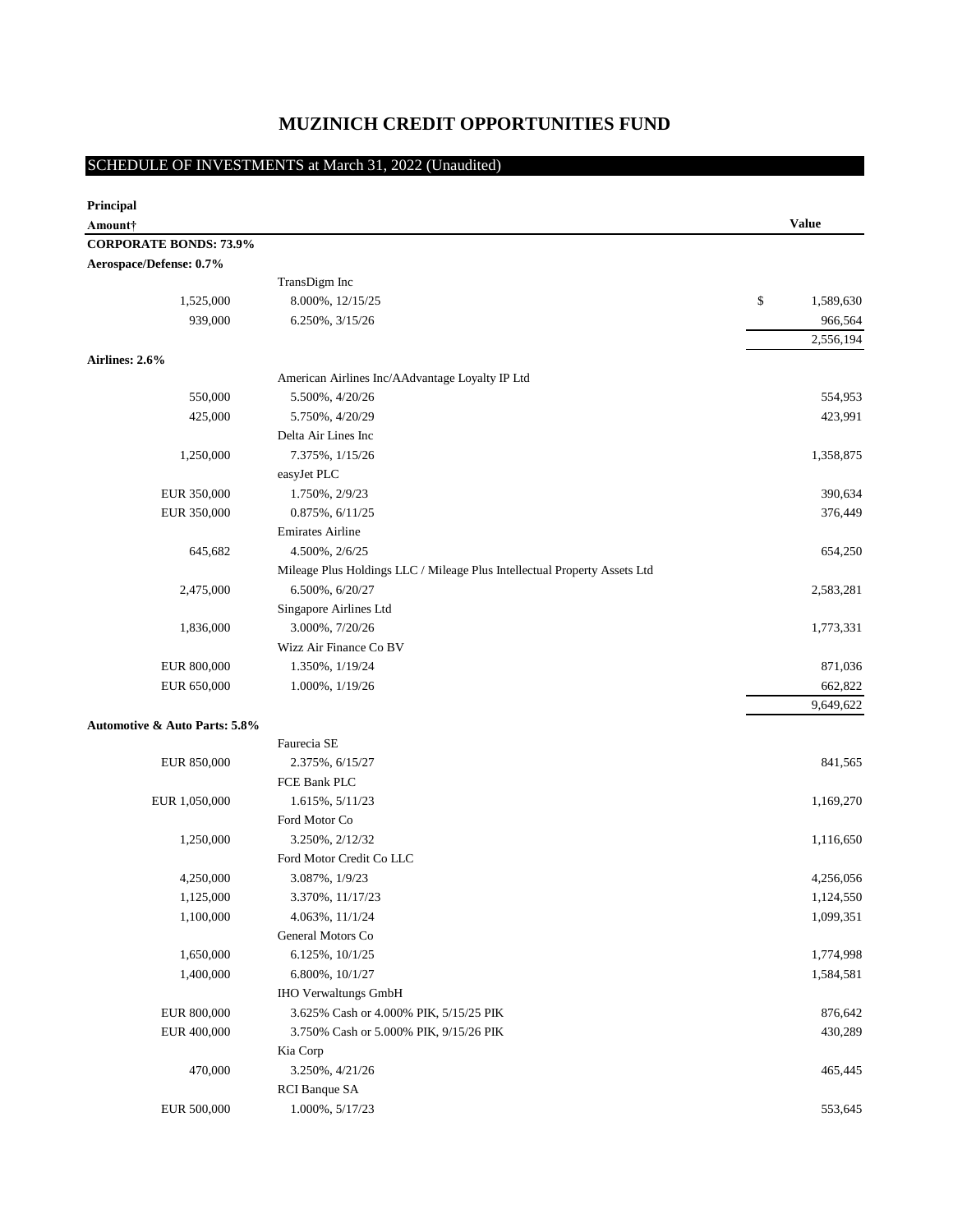| EUR 490,000               | 1.625%, 5/26/26                                                  | 520,377    |
|---------------------------|------------------------------------------------------------------|------------|
|                           | Schaeffler AG                                                    |            |
| EUR 900,000               | 2.750%, 10/12/25                                                 | 1,001,531  |
|                           | Valeo                                                            |            |
| EUR 800,000               | 1.000%, 8/3/28                                                   | 772,953    |
|                           | Volkswagen International Finance NV                              |            |
| EUR 1,900,000             | 3.500% (5 Year Swap Rate EUR + 3.746%), 6/17/25 <sup>1,3,4</sup> | 2,120,408  |
|                           | Volvo Car AB                                                     |            |
| EUR 750,000               | 2.500%, 10/7/27                                                  | 832,958    |
|                           | <b>ZF Finance GmbH</b>                                           |            |
| EUR 900,000               | 2.750%, 5/25/27                                                  | 928,857    |
|                           |                                                                  | 21,470,126 |
| Banking: 6.1%             |                                                                  |            |
|                           | <b>ABN AMRO Bank NV</b>                                          |            |
| 2,600,000                 | 4.400% (5 Year Swap Rate USD + 2.197%), $3/27/28^{1,4}$          | 2,615,322  |
|                           | AIB Group PLC                                                    |            |
| EUR 2,200,000             | 2.875% (5 Year Swap Rate EUR + 3.300%), 5/30/31 <sup>1,4</sup>   | 2,406,217  |
|                           | Banco Bradesco SA                                                |            |
| 909,000                   | 3.200%, 1/27/25                                                  | 901,732    |
|                           | <b>Banco Daycoval SA</b>                                         |            |
| 850,000                   | 4.250%, 12/13/24                                                 | 849,749    |
|                           | Banco do Brasil SA                                               |            |
| 971,000                   | 4.750%, 3/20/24                                                  | 999,868    |
|                           | Bancolombia SA                                                   |            |
| 500,000                   | 4.875% (5 Year CMT Rate + 2.929%), $10/18/27$ <sup>1,4</sup>     | 497,725    |
|                           | Bank of Ireland Group PLC                                        |            |
| EUR 1,200,000             | 1.375% (5 Year Swap Rate EUR + 1.650%), $8/11/31^{1,4}$          | 1,233,634  |
|                           | <b>BBVA Bancomer SA</b>                                          |            |
| 1,282,000                 | 1.875%, $9/18/25$                                                | 1,223,086  |
|                           | CaixaBank SA                                                     |            |
| EUR 800,000               | 2.750% (5 Year Swap Rate EUR + 2.350%), $7/14/28^{1.4}$          | 899,489    |
| EUR 900,000               | 2.250% (5 Year Swap Rate EUR + 1.680%), 4/17/30 <sup>1,4</sup>   | 991,376    |
|                           | Deutsche Bank AG                                                 |            |
| 1,461,000                 | 4.296% (5 Year Swap Rate USD + 2.248%), $5/24/28^{1,4}$          | 1,447,163  |
|                           | Global Bank Corp                                                 |            |
| 800,000                   | 5.250% (3 Month LIBOR USD + 3.300%), 4/16/29 <sup>1,4</sup>      | 763,552    |
|                           | <b>ING Groep NV</b>                                              |            |
| 2,350,000                 | 4.700% (5 Year Swap Rate USD + 1.938%), $3/22/28$ <sup>1,4</sup> | 2,368,603  |
| EUR 300,000               | 1.625% (5 Year Swap Rate EUR + 1.250%), 9/26/29 <sup>1,4</sup>   | 330,674    |
|                           | La Banque Postale SA                                             |            |
| EUR 1,600,000             | 0.875% (5 Year Swap Rate EUR + 1.380%), $1/26/31^{1,4}$          | 1,663,641  |
|                           | <b>QNB</b> Finance Ltd                                           |            |
| 2,115,000                 | 2.625%, 5/12/25                                                  | 2,071,537  |
|                           | <b>Standard Chartered PLC</b>                                    |            |
| 1,300,000                 | 3.516% (5 Year CMT Rate + 1.850%), 2/12/30 <sup>1,4</sup>        | 1,270,830  |
|                           |                                                                  | 22,534,198 |
| <b>Broadcasting: 2.5%</b> |                                                                  |            |
|                           | Magallanes Inc                                                   |            |
| 3,675,000                 | 3.638%, 3/15/25                                                  | 3,701,842  |
| 1,675,000                 | 3.788%, 3/15/25                                                  | 1,676,297  |
| 1,175,000                 | 5.141%, 3/15/52                                                  | 1,205,223  |
|                           |                                                                  |            |

Netflix Inc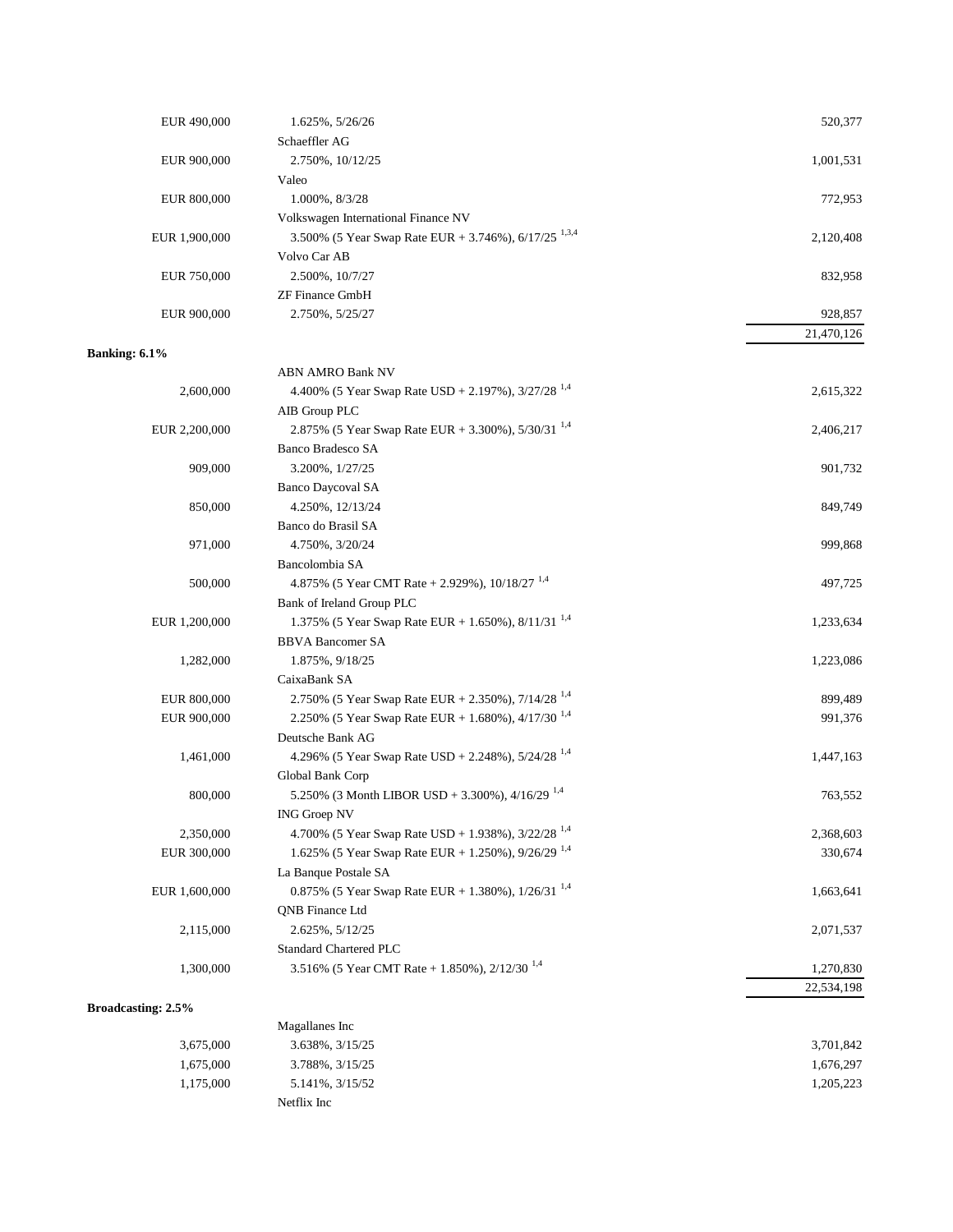| EUR 1,050,000                   | 3.000%, 6/15/25                              | 1,215,088            |
|---------------------------------|----------------------------------------------|----------------------|
|                                 | Sirius XM Radio Inc                          |                      |
| 250,000                         | 3.125%, $9/1/26$                             | 236,701              |
|                                 | TEGNA Inc                                    |                      |
| 1,400,000                       | 4.750%, 3/15/26                              | 1,399,356            |
|                                 |                                              | 9,434,507            |
| <b>Building Materials: 0.6%</b> |                                              |                      |
|                                 | Cemex SAB de CV                              |                      |
| 570,000                         | 7.375%, 6/5/27                               | 610,521              |
|                                 | Masonite International Corp                  |                      |
| 875,000                         | 5.375%, 2/1/28                               | 880,775              |
|                                 | Standard Industries Inc                      |                      |
| 1,000,000                       | 3.375%, 1/15/31                              | 877,755              |
|                                 |                                              | 2,369,051            |
| Cable/Satellite TV: 2.3%        |                                              |                      |
|                                 | CCO Holdings LLC / CCO Holdings Capital Corp |                      |
| 875,000                         | 5.500%, 5/1/26                               | 889,893              |
| 2,650,000                       | 5.125%, 5/1/27                               | 2,659,109            |
| 2,000,000                       | 5.000%, 2/1/28                               | 1,982,820            |
|                                 | CSC Holdings LLC                             |                      |
| 2,850,000                       | 5.875%, 9/15/22                              | 2,875,949            |
|                                 |                                              | 8,407,771            |
| Capital Goods: 1.0%             |                                              |                      |
|                                 | AGCO International Holdings BV               |                      |
| EUR 600,000                     | 0.800%, 10/6/28                              | 599,205              |
|                                 | Alfa SAB de CV                               |                      |
| 1,410,000                       | 5.250%, 3/25/24                              | 1,448,718            |
|                                 | Highland Holdings SARL                       |                      |
| EUR 900,000                     | 0.318%, 12/15/26                             | 939,212              |
|                                 | Traton Finance Luxembourg SA                 |                      |
| EUR 600,000                     | $0.125\%, 11/10/24$                          | 644,963<br>3,632,098 |
| Chemicals: 1.9%                 |                                              |                      |
|                                 | Alpek SAB de CV                              |                      |
| 891,000                         | 4.250%, 9/18/29                              | 882,184              |
|                                 | <b>Equate Petrochemical BV</b>               |                      |
| 500,000                         | 4.250%, 11/3/26                              | 507,813              |
|                                 | MEGlobal Canada ULC                          |                      |
| 500,000                         | 5.000%, 5/18/25                              | 516,610              |
|                                 | <b>OCINV</b>                                 |                      |
| EUR 967,500                     | 3.625%, 10/15/25                             | 1,090,638            |
|                                 | Orbia Advance Corp SAB de CV                 |                      |
| 1,000,000                       | 4.000%, 10/4/27                              | 1,003,155            |
|                                 | Sherwin-Williams Co                          |                      |
| 1,225,000                       | 3.450%, 6/1/27                               | 1,231,473            |
| 950,000                         | 2.900%, 3/15/52                              | 780,408              |
|                                 | UPL Corp Ltd                                 |                      |
| 1,222,000                       | 4.500%, 3/8/28                               | 1,161,552            |
|                                 |                                              | 7,173,833            |
| <b>Consumer-Products: 0.5%</b>  |                                              |                      |
|                                 | Mattel Inc                                   |                      |
| 1,025,000                       | 3.750%, 4/1/29                               | 987,701              |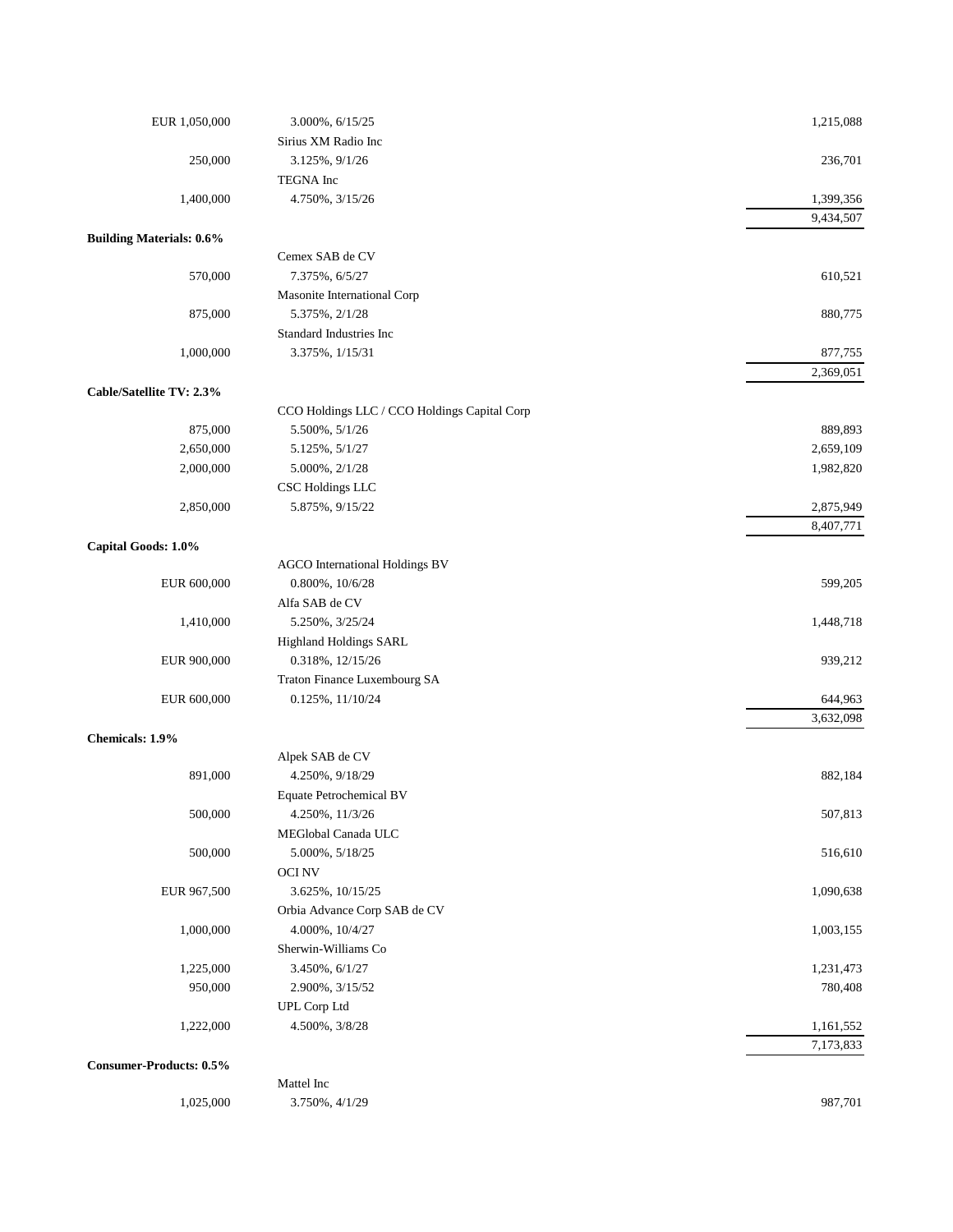|                                      | Tempur Sealy International Inc                                    |           |
|--------------------------------------|-------------------------------------------------------------------|-----------|
| 1,075,000                            | 3.875%, 10/15/31                                                  | 919,372   |
|                                      |                                                                   | 1,907,073 |
| Containers: 2.6%                     |                                                                   |           |
|                                      | Ardagh Packaging Finance PLC / Ardagh Holdings USA Inc            |           |
| EUR 1,525,000                        | 2.125%, 8/15/26                                                   | 1,591,825 |
| EUR 825,000                          | 2.125%, 8/15/26                                                   | 860,415   |
| 3,050,000                            | 4.125%, 8/15/26                                                   | 2,942,091 |
|                                      | <b>Ball Corp</b>                                                  |           |
| 1,500,000                            | 4.000%, 11/15/23                                                  | 1,518,667 |
| 1,275,000                            | 3.125%, 9/15/31                                                   | 1,140,743 |
|                                      | DS Smith PLC                                                      |           |
| EUR 525,000                          | 0.875%, 9/12/26                                                   | 553,708   |
|                                      | SIG Combibloc PurchaseCo SARL                                     |           |
| EUR 775,000                          | 2.125%, 6/18/25                                                   | 859,898   |
|                                      |                                                                   | 9,467,347 |
| Diversified Financial Services: 6.6% |                                                                   |           |
|                                      | Alliance Data Systems Corp                                        |           |
| 1,800,000                            | 4.750%, 12/15/24                                                  | 1,772,766 |
|                                      | AXA Logistics Europe Master SCA                                   |           |
| EUR 500,000                          | 0.375%, 11/15/26                                                  | 519,921   |
|                                      | <b>Block</b> Inc                                                  |           |
| 2,075,000                            | 3.500%, 6/1/31                                                    | 1,910,919 |
|                                      | Credit Suisse Group AG                                            |           |
| 900,000                              | 7.500% (5 Year Swap Rate USD + 4.598%), 12/11/23 <sup>1,3,4</sup> | 933,188   |
|                                      | Grupo de Inversiones Suramericana SA                              |           |
| 1,500,000                            | 5.500%, 4/29/26                                                   | 1,513,193 |
|                                      | Icahn Enterprises LP / Icahn Enterprises Finance Corp             |           |
| 1,425,000                            | 6.375%, 12/15/25                                                  | 1,437,861 |
|                                      | ICD Funding Ltd                                                   |           |
| 1,900,000                            | 3.223%, 4/28/26                                                   | 1,851,227 |
|                                      | Intrum AB                                                         |           |
| EUR 1,175,000                        | 4.875%, 8/15/25                                                   | 1,313,129 |
|                                      | <b>JAB Holdings BV</b>                                            |           |
| EUR 800,000                          | 2.500%, 4/17/27                                                   | 916,097   |
|                                      | Morgan Stanley                                                    |           |
| 3,850,000                            | 1.164% (SOFR + 0.560%), $10/21/25$ <sup>1,4</sup>                 | 3,664,111 |
|                                      | MSCI Inc                                                          |           |
| 1,550,000                            | 3.625%, 11/1/31                                                   | 1,461,363 |
|                                      | Navient Corp                                                      |           |
| 550,000                              | 5.500%, 1/25/23                                                   | 557,518   |
|                                      | OneMain Finance Corp                                              |           |
| 875,000                              | 6.125%, 3/15/24                                                   | 897,894   |
|                                      | Power Finance Corp Ltd                                            |           |
| 1,147,000                            | 3.950%, 4/23/30                                                   | 1,099,858 |
|                                      | SoftBank Group Corp                                               |           |
| 300,000                              | 5.375%, 7/30/22                                                   |           |
|                                      |                                                                   | 300,608   |
| 2,425,000                            | 5.125%, 9/19/27                                                   | 2,285,562 |
|                                      | SPARC EM SPC Panama Metro Line 2 SP                               |           |
| 27,781                               | $-$ %, 12/5/22 <sup>5</sup>                                       | 27,426    |
|                                      | <b>UBS</b> Group AG                                               |           |
| 1,800,000                            | 7.000% (USSW5YF + 4.866%), $2/19/25$ <sup>1,3,4</sup>             | 1,913,261 |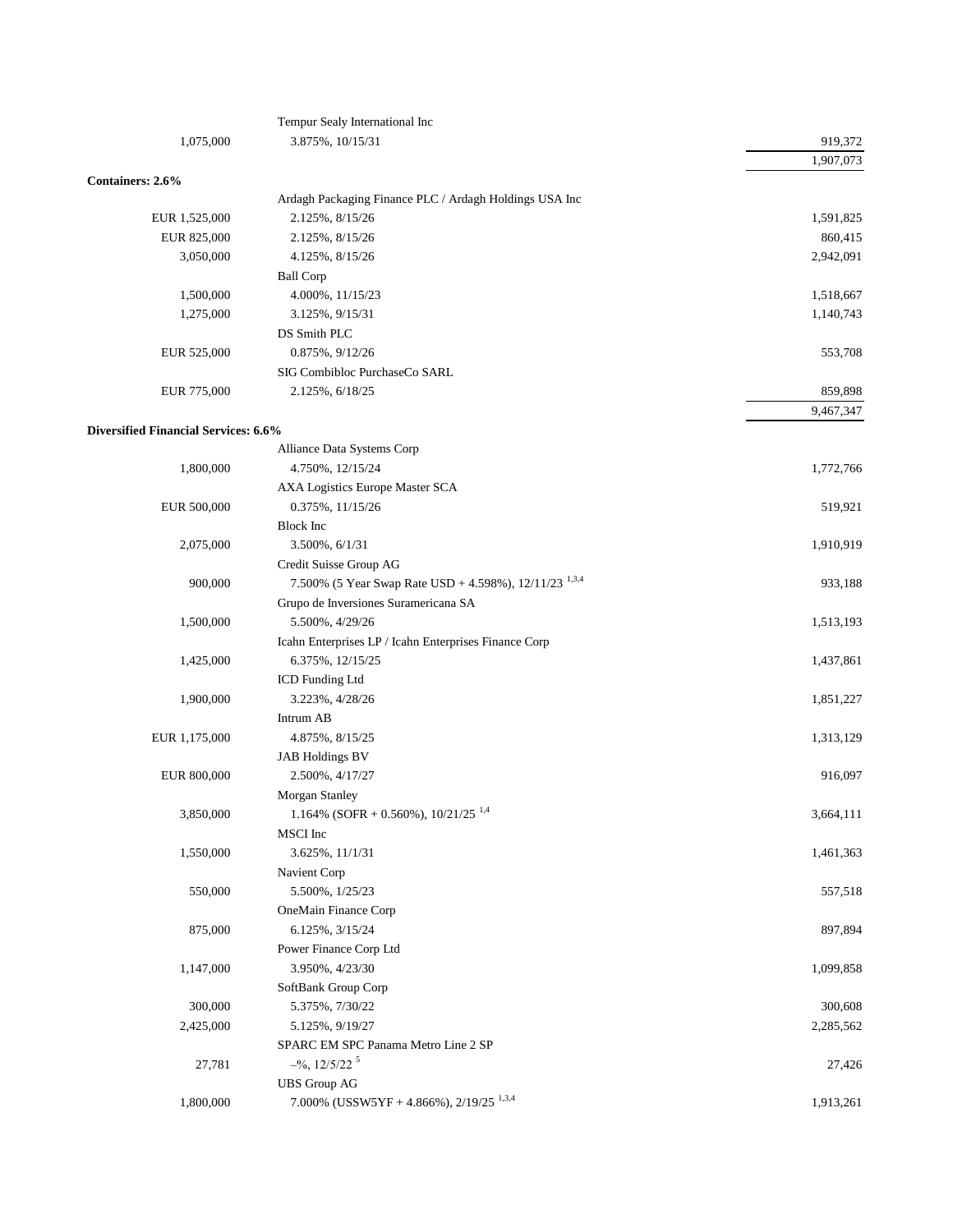|                          |                                                                       | 24,375,902 |
|--------------------------|-----------------------------------------------------------------------|------------|
| Diversified Media: 0.5%  |                                                                       |            |
|                          | Adevinta ASA                                                          |            |
| EUR 1,575,000            | 2.625%, 11/15/25                                                      | 1,735,819  |
|                          |                                                                       |            |
| <b>Energy: 5.0%</b>      | Blue Racer Midstream LLC / Blue Racer Finance Corp                    |            |
|                          |                                                                       |            |
| 775,000                  | 7.625%, 12/15/25<br><b>BP Capital Markets PLC</b>                     | 811,344    |
|                          | 3.250% (5 Year Swap Rate EUR + 3.880%), $3/22/26$ <sup>1,3,4</sup>    | 1,389,692  |
| EUR 1,250,000            |                                                                       |            |
|                          | Cheniere Corpus Christi Holdings LLC<br>5.125%, 6/30/27               |            |
| 2,475,000                |                                                                       | 2,644,896  |
|                          | DCP Midstream Operating LP                                            |            |
| 950,000                  | 3.250%, 2/15/32                                                       | 856,909    |
|                          | Energean Israel Finance Ltd                                           |            |
| 1,370,000                | 4.500%, 3/30/24                                                       | 1,358,698  |
|                          | Energy Transfer LP                                                    |            |
| 1,100,000                | 5.500%, 6/1/27                                                        | 1,183,072  |
|                          | EQT Corp                                                              |            |
| 1,100,000                | 6.625%, 2/1/25                                                        | 1,163,288  |
| 525,000                  | 3.125%, 5/15/26                                                       | 508,925    |
|                          | Galaxy Pipeline Assets Bidco Ltd                                      |            |
| 1,106,105                | 1.750%, 9/30/27                                                       | 1,062,617  |
| 509,000                  | 3.250%, 9/30/40                                                       | 461,436    |
|                          | Leviathan Bond Ltd                                                    |            |
| 910,000                  | 5.750%, 6/30/23                                                       | 923,563    |
| 775,000                  | 6.125%, 6/30/25                                                       | 790,994    |
|                          | Oleoducto Central SA                                                  |            |
| 924,000                  | 4.000%, 7/14/27                                                       | 872,007    |
|                          | Petronas Capital Ltd                                                  |            |
| 400,000                  | 4.550%, 4/21/50                                                       | 442,948    |
|                          | <b>Qatar Energy</b>                                                   |            |
| 500,000                  | 3.300%, 7/12/51                                                       | 460,378    |
|                          | Rockies Express Pipeline LLC                                          |            |
| 2,425,000                | 3.600%, 5/15/25                                                       | 2,387,316  |
|                          | Shell International Finance BV                                        |            |
| EUR 300,000              | 1.875%, 4/7/32                                                        | 341,782    |
|                          | Southwestern Energy Co                                                |            |
| 325,000                  | 4.750%, 2/1/32                                                        | 325,047    |
|                          | Wintershall Dea Finance 2 BV                                          |            |
| EUR 600,000              | 2.499% (5 Year Swap Rate EUR + 2.924%), 4/20/26 <sup>1,3,4</sup>      | 584,495    |
|                          |                                                                       | 18,569,407 |
| Environmental: 0.2%      |                                                                       |            |
|                          | <b>GFL Environmental Inc</b>                                          |            |
| 800,000                  | 3.750%, 8/1/25                                                        | 785,172    |
|                          |                                                                       |            |
| Food & Drug Retail: 1.1% | Albertsons Cos Inc / Safeway Inc / New Albertsons LP / Albertsons LLC |            |
| 1,372,000                | 3.500%, 2/15/23                                                       | 1,374,106  |
| 1,825,000                | 7.500%, 3/15/26                                                       | 1,930,494  |
|                          | Roadster Finance DAC                                                  |            |
| EUR 525,000              | 1.625%, 12/9/24                                                       | 577,778    |
|                          |                                                                       |            |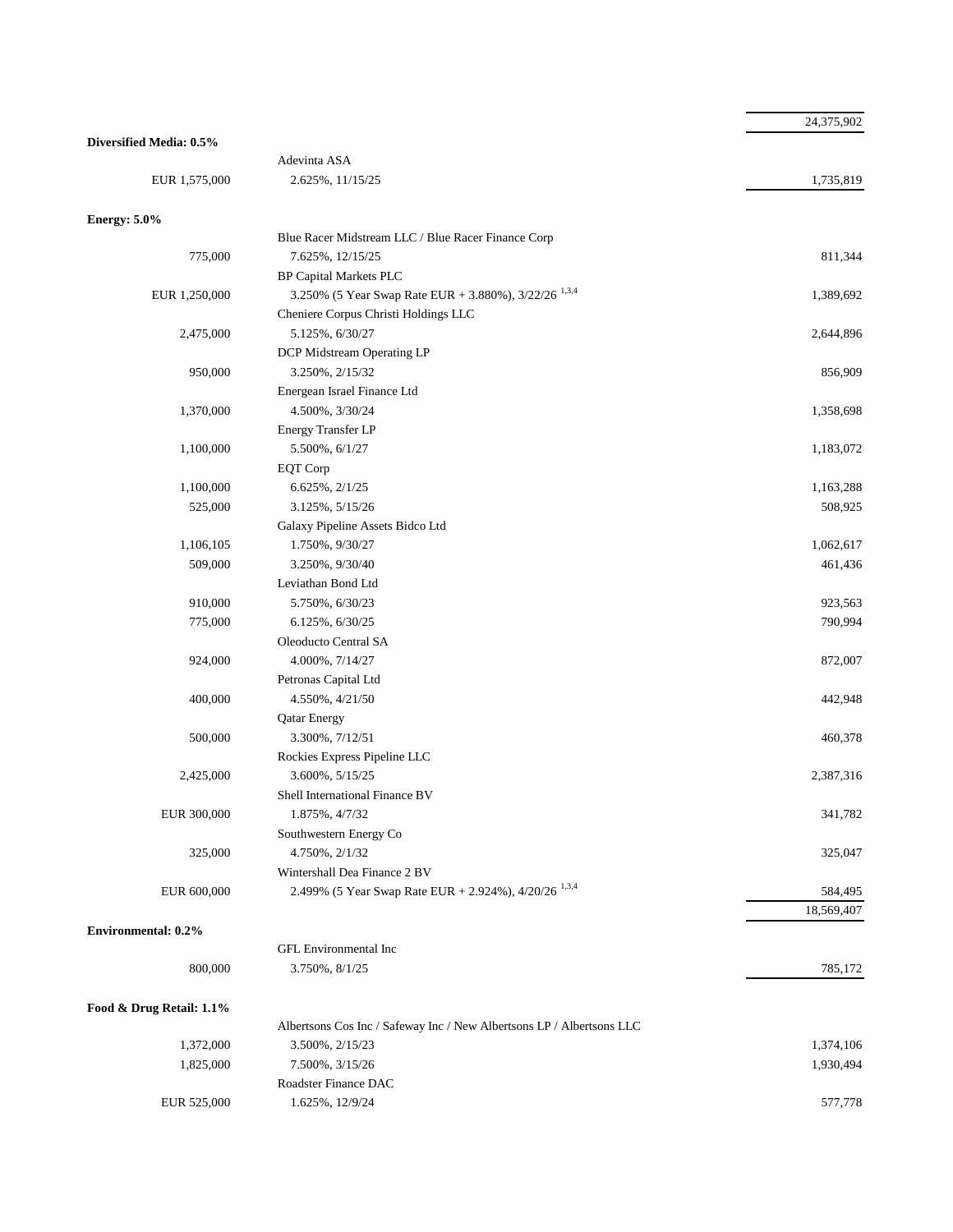|                             |                                                 | 3,882,378  |
|-----------------------------|-------------------------------------------------|------------|
| Food/Beverage/Tobacco: 3.1% |                                                 |            |
|                             | <b>BRF SA</b>                                   |            |
| 850,000                     | 4.750%, 5/22/24                                 | 861,335    |
|                             | <b>Constellation Brands Inc</b>                 |            |
| 835,000                     | 2.250%, 8/1/31                                  | 736,749    |
|                             | General Mills Inc                               |            |
| EUR 625,000                 | $0.125\%, 11/15/25$                             | 665,254    |
|                             | Grupo Bimbo SAB de CV                           |            |
| 500,000                     | 4.000%, 9/6/49                                  | 468,331    |
|                             | Herbalife Nutrition Ltd / HLF Financing Inc     |            |
| 1,950,000                   | 7.875%, $9/1/25$                                | 2,002,036  |
|                             | Kraft Heinz Foods Co                            |            |
| 1,100,000                   | 3.875%, 5/15/27                                 | 1,119,937  |
| 600,000                     | 4.875%, 10/1/49                                 | 633,192    |
|                             | Louis Dreyfus Co Finance BV                     |            |
| EUR 1,575,000               | 2.375%, 11/27/25                                | 1,753,926  |
|                             | Post Holdings Inc                               |            |
| 422,000                     | 5.750%, 3/1/27                                  | 424,627    |
|                             | Sigma Alimentos S.A. de CV                      |            |
| 1,048,000                   | 4.125%, 5/2/26                                  | 1,057,055  |
|                             | Viterra Finance BV                              |            |
| EUR 1,575,000               | 0.375%, 9/24/25                                 | 1,642,594  |
|                             |                                                 | 11,365,036 |
| <b>Gaming: 0.9%</b>         |                                                 |            |
|                             | <b>Caesars Entertainment Inc</b>                |            |
| 2,400,000                   | 6.250%, 7/1/25                                  | 2,483,520  |
|                             | Playtech PLC                                    |            |
| EUR 800,000                 | 4.250%, 3/7/26                                  | 890,155    |
|                             |                                                 | 3,373,675  |
| Healthcare: 5.1%            |                                                 |            |
|                             | Avantor Funding Inc                             |            |
| EUR 1,475,000               | 2.625%, 11/1/25                                 | 1,657,745  |
|                             | Bausch Health Cos Inc                           |            |
| 2,879,000                   | 6.125%, 4/15/25                                 | 2,905,991  |
| 1,925,000                   | 5.750%, 8/15/27                                 | 1,900,360  |
|                             | Centene Corp                                    |            |
| 1,075,000                   | 2.450%, 7/15/28                                 | 983,652    |
| 1,000,000                   | 4.625%, 12/15/29                                | 1,013,750  |
|                             | CVS Health Corp                                 |            |
| 900,000                     | 5.050%, 3/25/48                                 | 1,024,012  |
|                             | Embecta Corp                                    |            |
| 700,000                     | 5.000%, 2/15/30                                 | 661,062    |
|                             | GN Store Nord AS                                |            |
| EUR 1,125,000               | 0.875%, 11/25/24                                | 1,215,540  |
|                             | HCA Inc                                         |            |
| 1,050,000                   | 3.500%, 9/1/30                                  | 1,012,200  |
| 1,175,000                   | 4.625%, 3/15/52                                 | 1,188,123  |
|                             | Laboratory Corp of America Holdings             |            |
| 1,100,000                   | 3.600%, 9/1/27                                  | 1,117,677  |
|                             | MPT Operating Partnership LP / MPT Finance Corp |            |
| EUR 475,000                 | 0.993%, 10/15/26                                | 490,566    |
|                             |                                                 |            |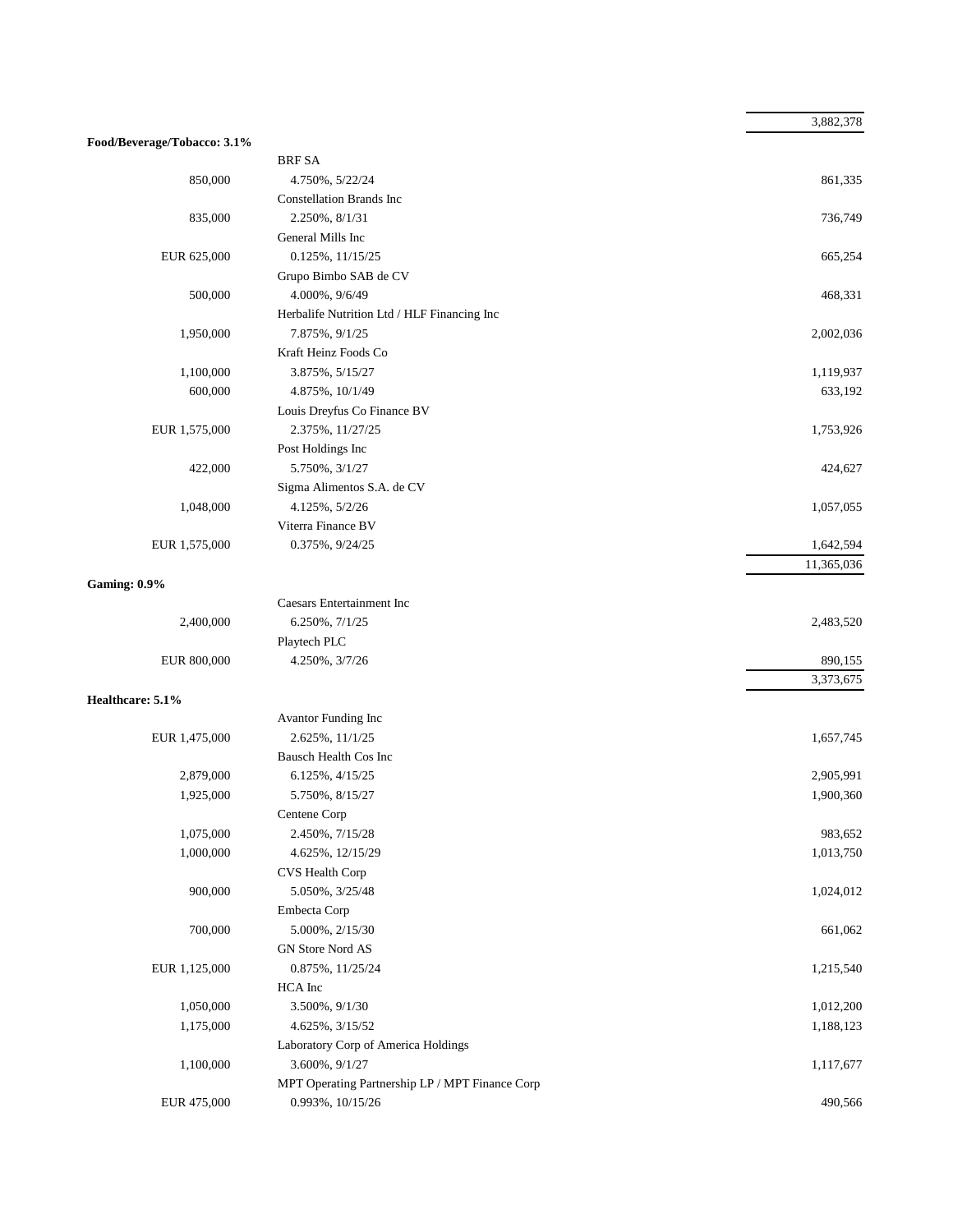|                                | Prime Healthcare Services Inc                                  |            |
|--------------------------------|----------------------------------------------------------------|------------|
| 800,000                        | 7.250%, 11/1/25                                                | 820,996    |
|                                | Select Medical Corp                                            |            |
| 925,000                        | 6.250%, 8/15/26                                                | 956,496    |
|                                | <b>Tenet Healthcare Corp</b>                                   |            |
| 1,575,000                      | 4.625%, 7/15/24                                                | 1,584,048  |
|                                | Werfenlife SA                                                  |            |
| EUR 400,000                    | 0.500%, 10/28/26                                               | 420,225    |
|                                |                                                                | 18,952,443 |
| Homebuilders/Real Estate: 3.7% |                                                                |            |
|                                | ARGAN SA                                                       |            |
| EUR 1,000,000                  | 1.011%, 11/17/26                                               | 1,030,715  |
|                                | Blackstone Property Partners Europe Holdings SARL              |            |
| EUR 625,000                    | 2.000%, 2/15/24                                                | 699,662    |
| EUR 950,000                    | 1.000%, 10/20/26                                               | 992,481    |
|                                | Crown Castle International Corp                                |            |
| 1,350,000                      | 3.650%, 9/1/27                                                 | 1,344,641  |
|                                | <b>CTP NV</b>                                                  |            |
| EUR 1,025,000                  | $0.625\%, 9/27/26$                                             | 1,032,683  |
|                                | Fastighets AB Balder                                           |            |
| EUR 1,725,000                  | 2.873% (5 Year Swap Rate EUR + 3.188%), $6/2/81^{1.4}$         | 1,681,054  |
|                                | Global Infrastructure Solutions Inc                            |            |
| 2,694,000                      | 5.625%, 6/1/29                                                 | 2,600,868  |
|                                | KB Home                                                        |            |
| 650,000                        | 4.000%, 6/15/31                                                | 589,522    |
|                                | Lar Espana Real Estate Socimi SA                               |            |
| EUR 700,000                    | 1.750%, 7/22/26                                                | 750,718    |
|                                | Logicor Financing SARL                                         |            |
| EUR 1,000,000                  | 0.750%, 7/15/24                                                | 1,091,503  |
|                                | Tritax EuroBox PLC                                             |            |
| EUR 1,100,000                  | $0.950\%, 6/2/26$                                              | 1,147,045  |
|                                | VIA Outlets BV                                                 |            |
| EUR 725,000                    | 1.750%, 11/15/28                                               | 739,779    |
|                                |                                                                | 13,700,671 |
| <b>Hotels: 0.7%</b>            |                                                                |            |
|                                | Hilton Domestic Operating Co Inc                               |            |
| 900,000                        | 5.375%, 5/1/25                                                 | 922,995    |
| 1,450,000                      | 3.625%, 2/15/32                                                | 1,307,443  |
|                                | Whitbread Group PLC                                            |            |
| GBP 300,000                    | 3.375%, 10/16/25                                               | 396,000    |
|                                |                                                                | 2,626,438  |
| Insurance: 0.5%                |                                                                |            |
|                                | Allianz SE                                                     |            |
| EUR 1,000,000                  | 4.750% (3 Month EURIBOR + 3.600%), $10/24/23$ <sup>1,3,4</sup> | 1,163,630  |
|                                | AXA SA                                                         |            |
| EUR 588,000                    | $3.875\%$ (EUSA11 + 3.250%), $10/8/25$ <sup>1,3,4</sup>        | 686,450    |
|                                |                                                                | 1,850,080  |
| Leisure: 2.2%                  |                                                                |            |
|                                | Expedia Group Inc                                              |            |
| 1,350,000                      | 6.250%, 5/1/25                                                 | 1,445,866  |
| 4,275,000                      | 5.000%, 2/15/26                                                | 4,484,430  |
| 1,100,000                      | 4.625%, 8/1/27                                                 | 1,144,805  |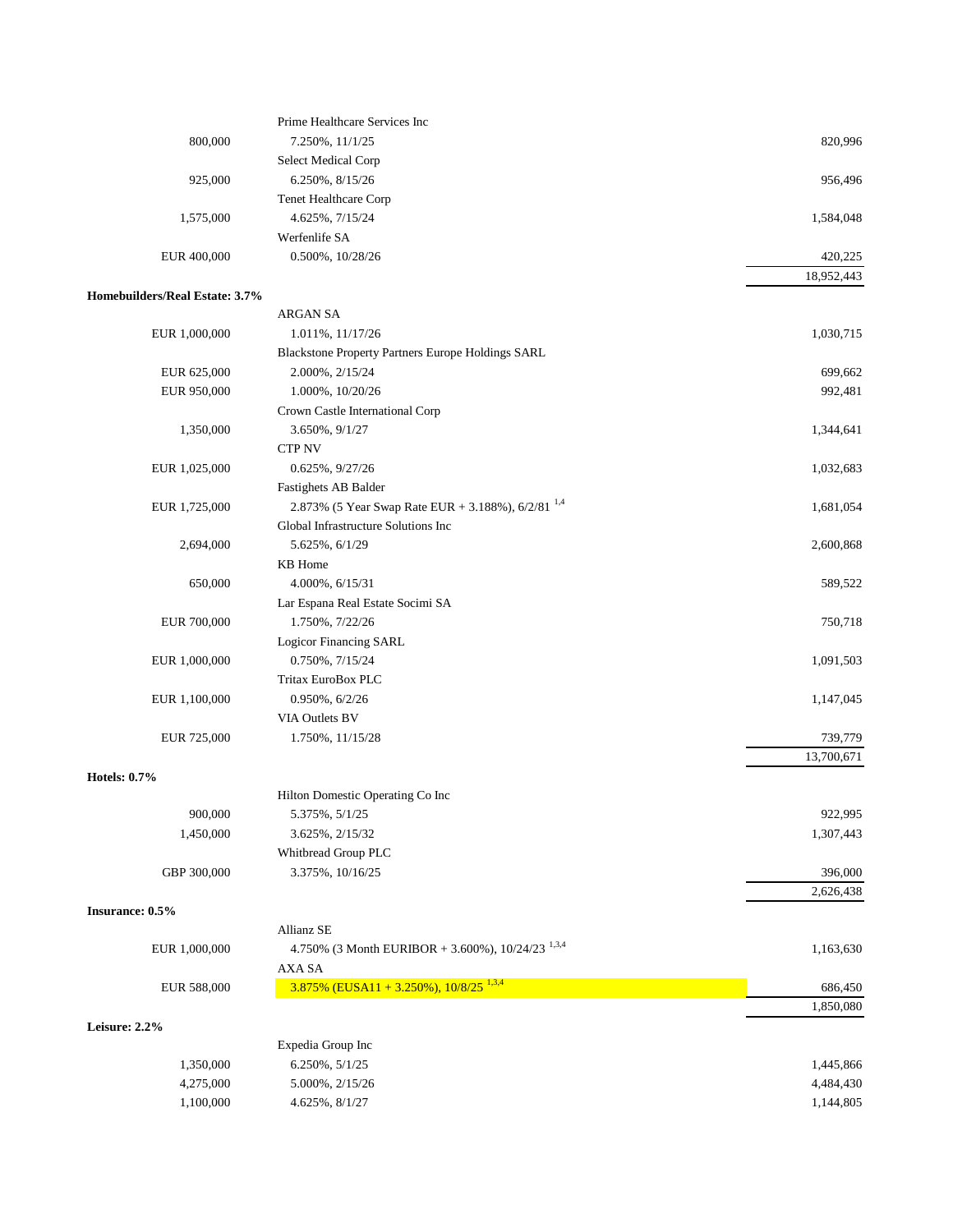|                                  | Royal Caribbean Cruises Ltd          |           |
|----------------------------------|--------------------------------------|-----------|
| 825,000                          | 11.500%, 6/1/25                      | 907,434   |
|                                  |                                      | 7,982,535 |
| Metals/Mining: 0.7%              |                                      |           |
|                                  | AngloGold Ashanti Holdings PLC       |           |
| 810,000                          | 3.750%, 10/1/30                      | 758,926   |
|                                  | Gold Fields Orogen Holdings BVI Ltd  |           |
| 785,000                          | 6.125%, 5/15/29                      | 851,760   |
|                                  | Orano SA                             |           |
| EUR 1,000,000                    | 2.750%, 3/8/28                       | 1,082,094 |
|                                  |                                      | 2,692,780 |
| Paper: 0.3%                      |                                      |           |
|                                  | <b>Inversiones CMPC SA</b>           |           |
| 1,200,000                        | 4.375%, 4/4/27                       | 1,257,570 |
|                                  |                                      |           |
| <b>Publishing/Printing: 0.2%</b> |                                      |           |
|                                  | Informa PLC                          |           |
| EUR 700,000                      | 2.125%, 10/6/25                      | 783,814   |
|                                  |                                      |           |
| Quasi & Foreign Government: 0.3% |                                      |           |
|                                  | Indian Railway Finance Corp Ltd      |           |
| 1,095,000                        | 3.730%, 3/29/24                      | 1,101,453 |
|                                  |                                      |           |
| Restaurants: 0.5%                |                                      |           |
|                                  | 1011778 BC ULC / New Red Finance Inc |           |
| 700,000                          | 5.750%, 4/15/25                      | 721,875   |
|                                  | Darden Restaurants Inc               |           |
| 1,075,000                        | 3.850%, 5/1/27                       | 1,093,367 |
|                                  |                                      | 1,815,242 |
| Services: 1.3%                   |                                      |           |
|                                  | InPost SA                            |           |
| EUR 600,000                      | 2.250%, 7/15/27                      | 610,951   |
|                                  | <b>ISS Finance BV</b>                |           |
| EUR 525,000                      | 1.250%, 7/7/25                       | 577,171   |
|                                  | ISS Global A/S                       |           |
| EUR 850,000                      | 0.875%, 6/18/26                      | 895,460   |
|                                  | Verisure Holding AB                  |           |
| EUR 800,000                      | 3.875%, 7/15/26                      | 867,251   |
|                                  | WASH Multifamily Acquisition Inc     |           |
| 475,000                          | 5.750%, 4/15/26                      | 476,964   |
|                                  | <b>WESCO</b> Distribution Inc        |           |
| 1,525,000                        | 7.125%, 6/15/25                      | 1,585,756 |
|                                  |                                      | 5,013,553 |
| <b>Steel: 0.9%</b>               |                                      |           |
|                                  | Commercial Metals Co                 |           |
| 525,000                          | 4.125%, 1/15/30                      | 491,287   |
| 525,000                          | 4.375%, 3/15/32                      | 488,620   |
|                                  | JSW Steel Ltd                        |           |
| 1,250,000                        | 5.950%, 4/18/24                      | 1,278,438 |
|                                  | Usiminas International SARL          |           |
| 1,062,000                        | 5.875%, 7/18/26                      | 1,089,060 |
|                                  |                                      | 3,347,405 |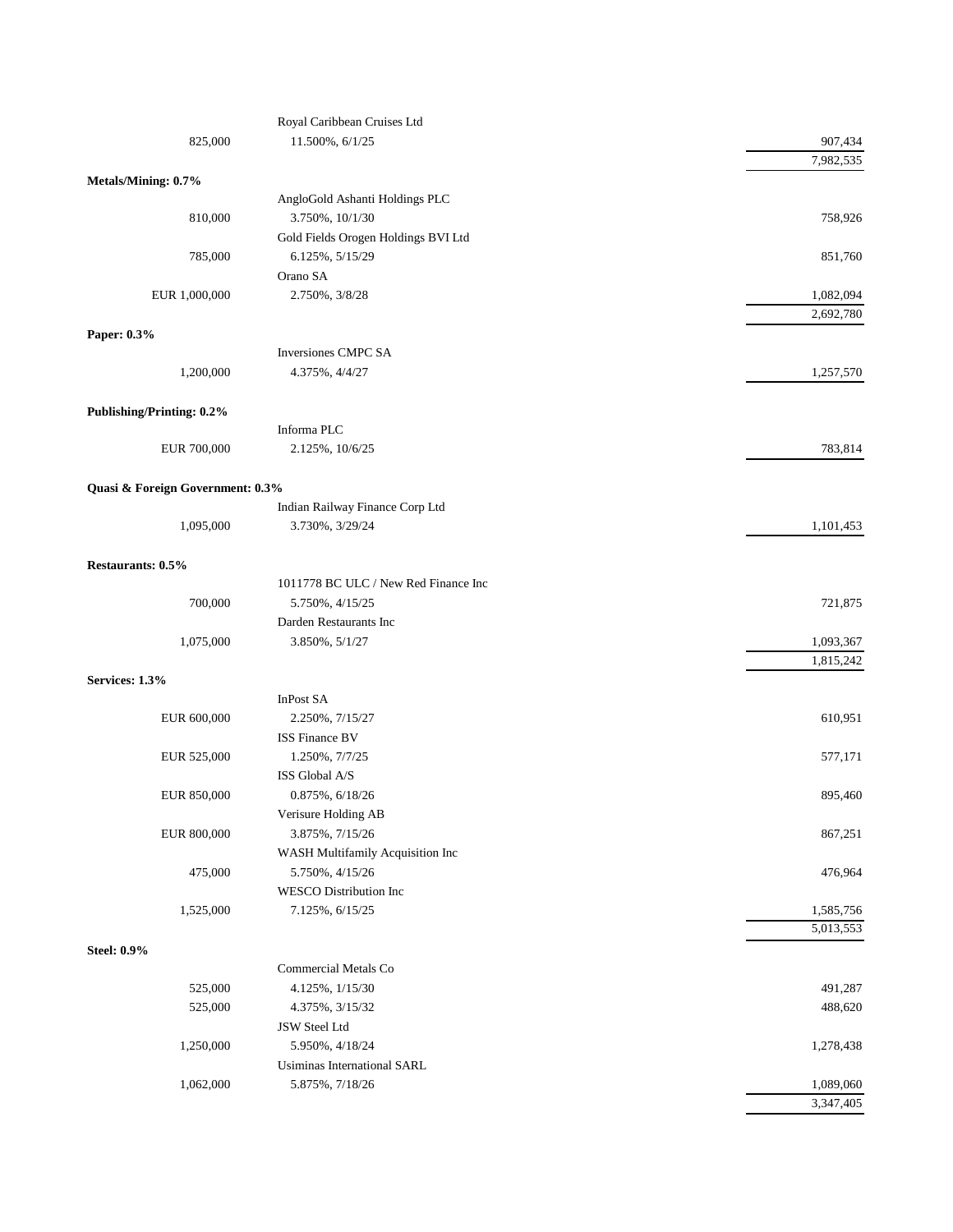### **Super Retail: 2.8%**

|                                 | Advance Auto Parts Inc                     |            |
|---------------------------------|--------------------------------------------|------------|
| 1,350,000                       | 1.750%, 10/1/27                            | 1,220,049  |
|                                 | Bath & Body Works Inc                      |            |
| 800,000                         | 6.625%, 10/1/30                            | 842,180    |
|                                 | Home Depot Inc                             |            |
| 2,600,000                       | 2.375%, 3/15/51                            | 2,090,378  |
|                                 | Levi Strauss & Co                          |            |
| 834,000                         | 3.500%, 3/1/31                             | 765,512    |
|                                 | Lowe's Cos Inc                             |            |
| 2,200,000                       | 3.000%, 10/15/50                           | 1,877,392  |
| 1,575,000                       | 4.250%, 4/1/52                             | 1,632,578  |
|                                 | <b>Target Corp</b>                         |            |
| 2,275,000                       | 2.950%, $1/15/52$                          | 2,101,273  |
|                                 |                                            | 10,529,362 |
| Technology: 2.2%                |                                            |            |
|                                 | Arqiva Broadcast Finance PLC               |            |
| GBP 1,800,000                   | 6.750%, 9/30/23                            | 2,371,870  |
|                                 | Broadcom Inc                               |            |
| 970,000                         | 3.137%, 11/15/35                           | 856,761    |
|                                 | Dell Bank International DAC                |            |
| EUR 1,375,000                   | 0.500%, 10/27/26                           | 1,439,181  |
|                                 | Dell International LLC / EMC Corp          |            |
| 1,100,000                       | 6.100%, 7/15/27                            | 1,212,717  |
|                                 |                                            |            |
|                                 | Nokia Oyj                                  |            |
| EUR 725,000                     | 3.125%, 5/15/28                            | 828,960    |
|                                 | Open Text Corp                             |            |
| 550,000                         | 3.875%, 2/15/28                            | 528,281    |
|                                 | Open Text Holdings Inc                     |            |
| 1,100,000                       | 4.125%, 12/1/31                            | 1,032,180  |
|                                 |                                            | 8,269,950  |
| <b>Telecommunications: 4.9%</b> |                                            |            |
|                                 | America Movil SAB de CV                    |            |
| 200,000                         | 4.375%, 4/22/49                            | 213,503    |
|                                 | AT&T Inc                                   |            |
| 425,000                         | 3.300%, 2/1/52                             | 363,003    |
|                                 | Bharti Airtel International Netherlands BV |            |
| 500,000                         | 5.350%, 5/20/24                            | 517,182    |
|                                 | Iliad SA                                   |            |
| EUR 800,000                     | 1.875%, 4/25/25                            | 864,503    |
|                                 | Lumen Technologies Inc                     |            |
| 2,575,000                       | 5.125%, 12/15/26                           | 2,459,125  |
|                                 | Matterhorn Telecom SA                      |            |
| EUR 565,000                     | 3.125%, 9/15/26                            | 605,785    |
|                                 | PPF Telecom Group BV                       |            |
| EUR 1,225,000                   | 3.250%, 9/29/27                            | 1,329,144  |
|                                 | Rogers Communications Inc                  |            |
| 3,725,000                       | 2.950%, 3/15/25                            | 3,709,447  |
|                                 | Sprint Corp                                |            |
| 2,138,000                       | 7.875%, 9/15/23                            | 2,274,287  |
|                                 | T-Mobile USA Inc                           |            |
| 675,000                         | 2.250%, 2/15/26                            | 638,508    |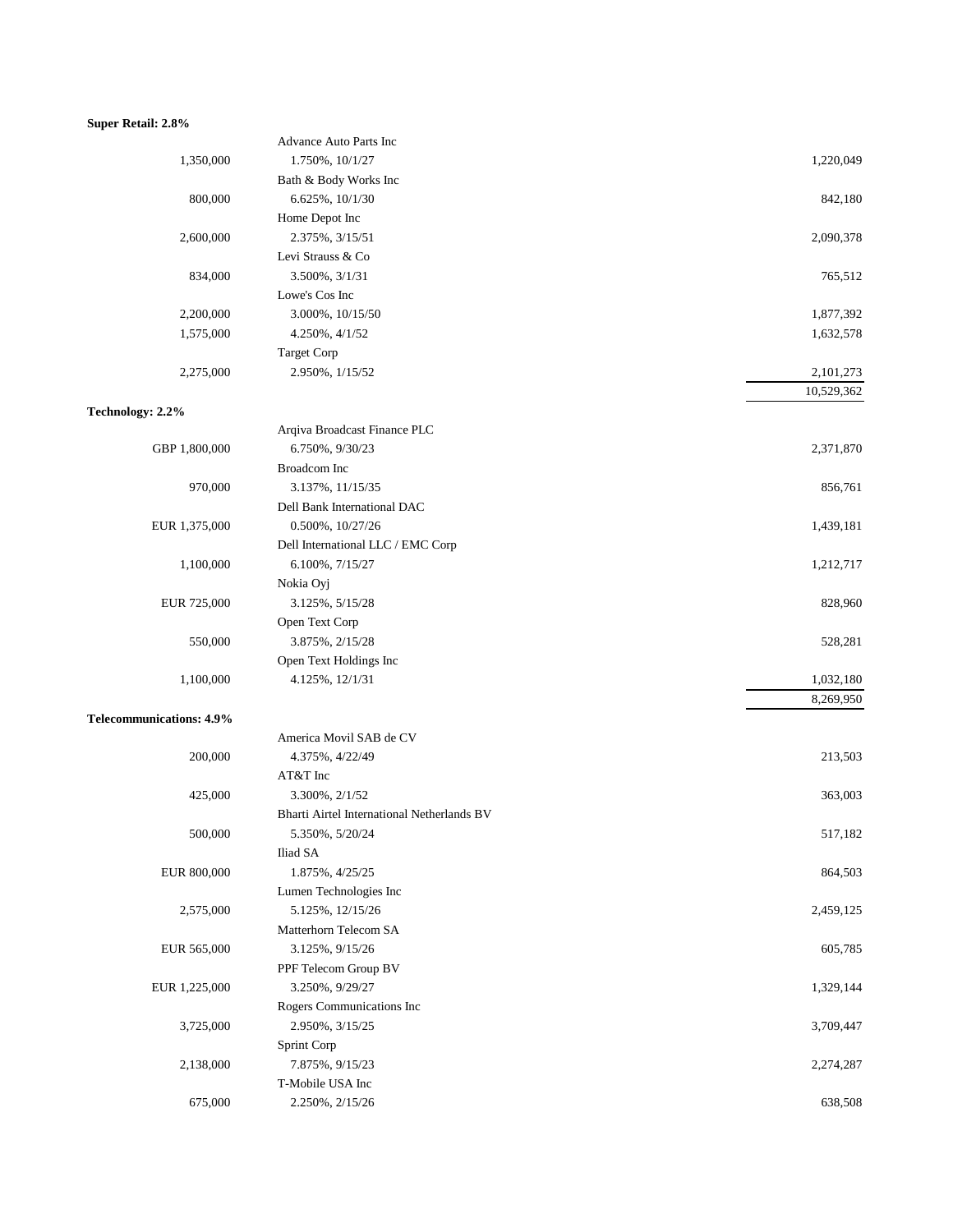| 450,000                                        | 2.250%, 2/15/26                                                    | 425,672     |
|------------------------------------------------|--------------------------------------------------------------------|-------------|
| 1,700,000                                      | 3.875%, 4/15/30                                                    | 1,709,153   |
|                                                | Verizon Communications Inc                                         |             |
| 2,700,000                                      | 2.875%, 11/20/50                                                   | 2,262,925   |
|                                                | Vmed O2 UK Financing I PLC                                         |             |
| GBP 510,000                                    | 4.000%, 1/31/29                                                    | 615,140     |
|                                                |                                                                    | 17,987,377  |
| <b>Transportation Excluding Air/Rail: 1.7%</b> |                                                                    |             |
|                                                | Autostrade per l'Italia SPA                                        |             |
| EUR 1,700,000                                  | 1.750%, 2/1/27                                                     | 1,838,142   |
|                                                | DP World Ltd                                                       |             |
| EUR 1,095,000                                  | 2.375%, 9/25/26                                                    | 1,224,455   |
|                                                | FedEx Corp                                                         |             |
| EUR 325,000                                    | 1.300%, 8/5/31                                                     | 339,136     |
|                                                | Gatwick Funding Ltd                                                |             |
| GBP 250,000                                    | 6.125%, 3/2/26                                                     | 367,625     |
|                                                | Go-Ahead Group PLC                                                 |             |
| GBP 800,000                                    | 2.500%, 7/6/24                                                     | 1,015,437   |
|                                                | Heathrow Funding Ltd                                               |             |
| GBP 525,000                                    | 7.125%, 2/14/24                                                    | 738,955     |
|                                                | Stagecoach Group PLC                                               |             |
| GBP 680,000                                    | 4.000%, 9/29/25                                                    | 913,159     |
|                                                |                                                                    | 6,436,909   |
| Utilities: 1.9%                                |                                                                    |             |
|                                                | Acquirente Unico SPA                                               |             |
| EUR 850,000                                    | 2.800%, 2/20/26                                                    | 984,589     |
|                                                | Comision Federal de Electricidad                                   |             |
| 600,000                                        | 4.677%, 2/9/51                                                     | 494,061     |
|                                                | EnBW Energie Baden-Wuerttemberg AG                                 |             |
| EUR 1,100,000                                  | 1.125% (5 Year Swap Rate EUR + 1.424%), 11/5/79 <sup>1,4</sup>     | 1,163,811   |
|                                                | Iberdrola International BV                                         |             |
| EUR 600,000                                    | 3.250% (5 Year Swap Rate EUR + 2.973%), 11/12/24 <sup>1,3,4</sup>  | 685,501     |
| EUR 600,000                                    | 2.625% (5 Year Swap Rate EUR + 2.061%), 3/26/24 <sup>1,3,4</sup>   | 676,425     |
|                                                | National Central Cooling Co PJSC                                   |             |
| 1,600,000                                      | 2.500%, 10/21/27                                                   | 1,469,000   |
|                                                | Redexis Gas Finance BV                                             |             |
| EUR 500,000                                    | 1.875%, 5/28/25                                                    | 560,984     |
|                                                | Suez SA                                                            |             |
| EUR 800,000                                    | 2.875% (5 Year Swap Rate EUR + 2.504%), $1/19/24$ <sup>1,3,4</sup> | 898,475     |
|                                                |                                                                    | 6,932,846   |
| <b>TOTAL CORPORATE BONDS</b>                   |                                                                    |             |
| (Cost \$287,123,533)                           |                                                                    | 273,969,637 |
|                                                |                                                                    |             |
| <b>US GOVERNMENT NOTES/BONDS: 10.2%</b>        |                                                                    |             |
| Sovereign: 10.2%                               |                                                                    |             |
|                                                | United States Treasury Note/Bond                                   |             |
| 25,000,000                                     | 1.750%, 3/15/25                                                    | 24,499,023  |
| 13,775,000                                     | 2.250%, 2/15/52                                                    | 13,208,934  |
|                                                |                                                                    | 37,707,957  |
| <b>TOTAL US GOVERNMENT NOTES/BONDS</b>         |                                                                    |             |
| (Cost \$38,136,803)                            |                                                                    | 37,707,957  |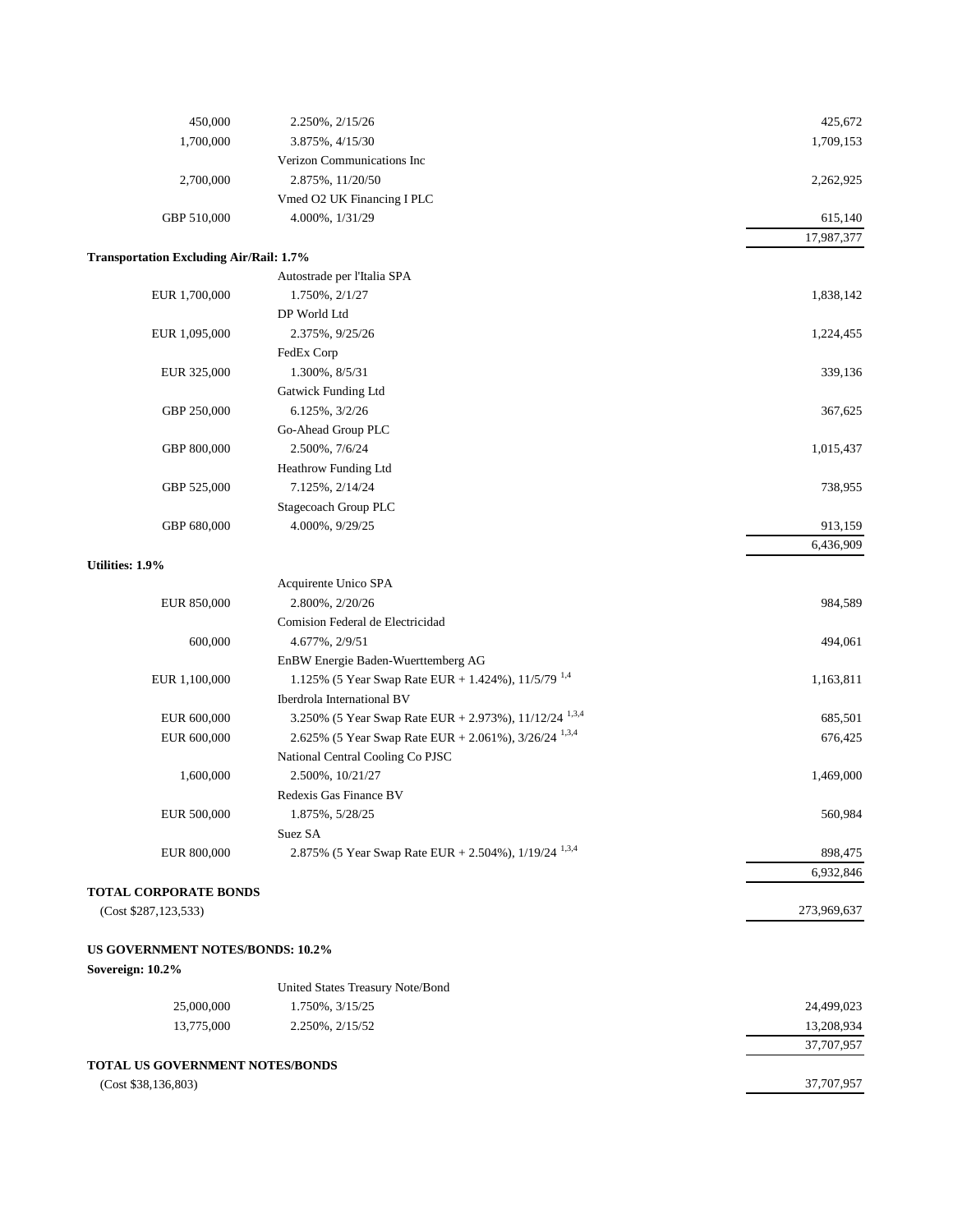# **CONVERTIBLE BONDS: 1.7%**

# **Banking: 1.7%**

|                                          | Bank Leumi Le-Israel BM                                                      |                        |
|------------------------------------------|------------------------------------------------------------------------------|------------------------|
| 1,330,000                                | 3.275% (5 Year CMT Rate + 1.631%), $1/29/31^{1,4}$                           | 1,253,525              |
|                                          | Bank of Ireland Group PLC                                                    |                        |
| 2,075,000                                | 4.125% (5 Year CMT Rate + 2.500%), $9/19/27$ <sup>1,4</sup>                  | 2,073,547              |
|                                          | <b>Barclays PLC</b>                                                          |                        |
| EUR 800,000                              | 2.000% (5 Year Swap Rate EUR + 1.900%), $2/7/28^{1,4}$                       | 890,340                |
|                                          | Deutsche Bank AG                                                             |                        |
| EUR 900,000                              | 5.625% (5 Year Swap Rate EUR + 6.000%), $5/19/31^{1,4}$                      | 1,074,727              |
|                                          | <b>Westpac Banking Corp</b>                                                  |                        |
| EUR 850,000                              | 0.766% (5 Year Swap Rate EUR + 1.050%), $5/13/31^{1,4}$                      | 885,267                |
|                                          |                                                                              | 6,177,406              |
| <b>TOTAL CONVERTIBLE BONDS</b>           |                                                                              |                        |
| (Cost \$6,481,886)                       |                                                                              | 6,177,406              |
|                                          |                                                                              |                        |
|                                          |                                                                              |                        |
| <b>BANK LOANS: 11.0%</b>                 |                                                                              |                        |
| <b>Automotive &amp; Auto Parts: 0.5%</b> |                                                                              |                        |
|                                          | First Brands 1st Lien (Trico) (3/21)                                         |                        |
| 2,000,991                                | 6.000% (3 Months LIBOR + 5.000%), $3/30/27$ <sup>1,2</sup>                   | 1,990,986              |
|                                          |                                                                              |                        |
| Cable/Satellite TV: 0.3%                 | CSC Holdings B1 $(03/17)$                                                    |                        |
| 1,000,000                                | 2.647% (1 Month LIBOR + 2.250%), $7/17/25$ <sup>1,2</sup>                    | 986,255                |
|                                          |                                                                              |                        |
| Capital Goods: 0.5%                      |                                                                              |                        |
|                                          | Ali Group                                                                    |                        |
| 1,000,000                                | 2.447%, 12/20/28 <sup>1,2,6,7</sup>                                          | 987,085                |
|                                          | Alison US B-1 (Alstom)                                                       |                        |
| 509,558                                  | 6.500% (3 Months LIBOR + 5.500%), $8/29/23$ <sup>1,2</sup>                   | 411,149                |
|                                          | Alison US B-2 (Alstom) (Arvos Midco S.a.r.l.)                                |                        |
| 505,604                                  | 6.500% (3 Months LIBOR + 5.500%), 8/29/23 <sup>1,2</sup>                     | 407,959                |
|                                          |                                                                              | 1,806,193              |
| Chemicals: 0.6%                          |                                                                              |                        |
|                                          | Rohm Holding USD                                                             |                        |
| 2,468,354                                | 5.269% (6 Months LIBOR + 4.750%), 7/31/26 <sup>1,2</sup>                     | 2,344,937              |
|                                          |                                                                              |                        |
| <b>Consumer-Products: 0.6%</b>           |                                                                              |                        |
|                                          | Journey Personal Care B (Domtar)                                             |                        |
| 1,364,688                                | 5.256% (3 Months LIBOR + 4.250%), $3/1/28$ <sup>1,2</sup>                    | 1,302,431              |
|                                          | Kronos Acquisition (KIK Custom) B (1/21)                                     |                        |
| 977,525                                  | 4.250% (3 Months LIBOR + 3.750%), $12/22/26$ <sup>1,2</sup>                  | 917,246                |
|                                          |                                                                              | 2,219,677              |
| Diversified Financial Services: 1.0%     |                                                                              |                        |
|                                          | Jane Street Group (1/21)                                                     |                        |
| 1,802,188                                | 3.207% (1 Month LIBOR + 2.750%), $1/26/28$ <sup>1,2</sup>                    | 1,781,543              |
|                                          | <b>Trans Union</b>                                                           |                        |
| 868,468                                  | 2.750% (1 Month LIBOR + 2.250%), $12/1/28$ <sup>1,2</sup>                    | 863,400                |
|                                          | Trans Union B5<br>2.207% (1 Month LIBOR + 1.750%), $11/13/26$ <sup>1,2</sup> |                        |
| 1,118,484                                |                                                                              | 1,104,084<br>3,749,027 |
|                                          |                                                                              |                        |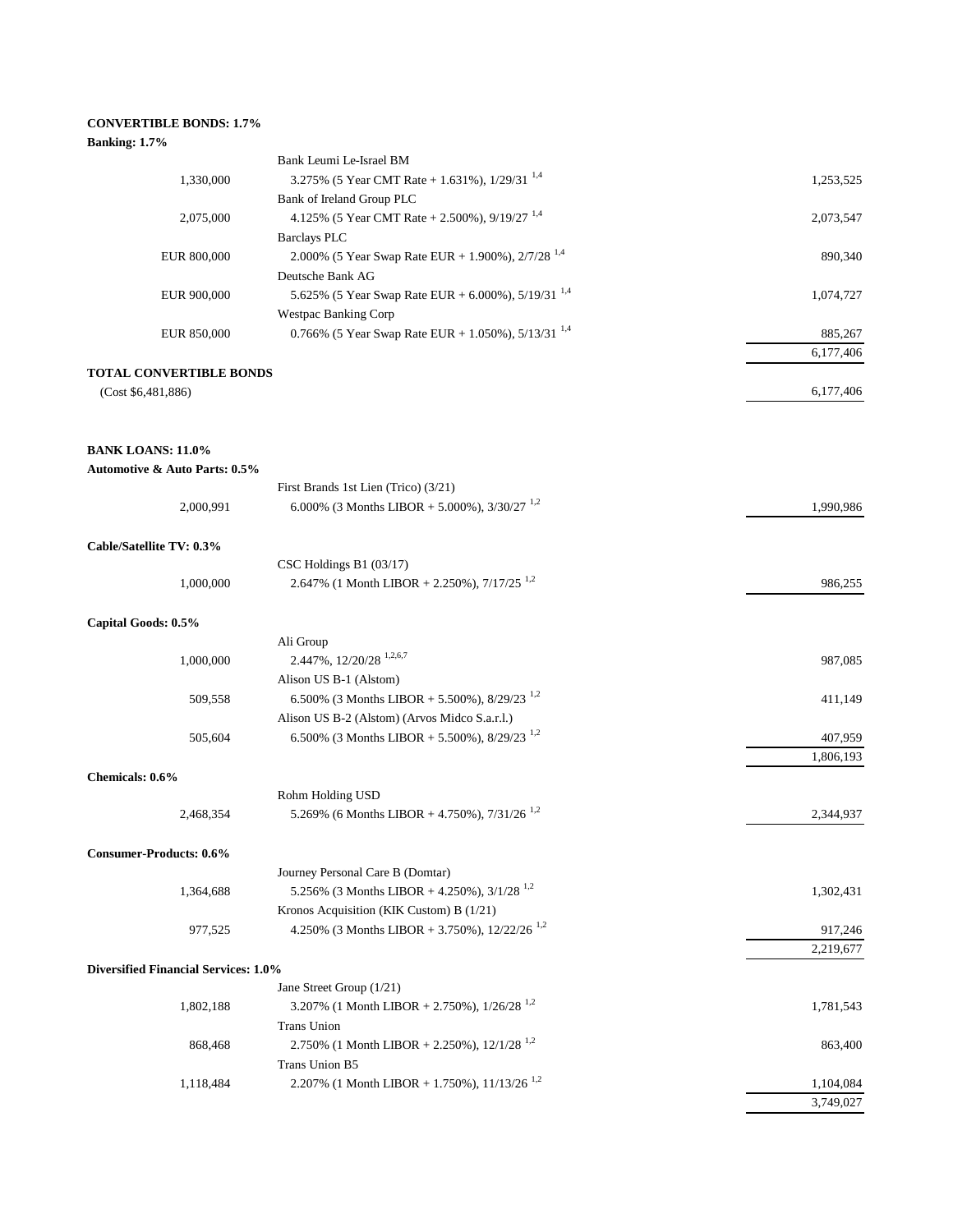### **Diversified Media: 0.3%**

|                    | Clear Channel Outdoor Holdings B                                               |           |
|--------------------|--------------------------------------------------------------------------------|-----------|
| 1,231,061          | 3.799% (3 Months LIBOR + 3.500%), $8/21/26$ <sup>1,2</sup>                     | 1,212,213 |
| Healthcare: 2.3%   |                                                                                |           |
|                    | Auris Luxembourg III B (Siemens/Sivantos/Widex)                                |           |
| 1,227,852          | 4.207% (1 Month LIBOR + 3.750%), $2/27/26$ <sup>1,2</sup>                      | 1,199,077 |
|                    | Milano Acquisition B                                                           |           |
| 742,481            | 5.006% (3 Months LIBOR + 4.000%), $10/1/27$ <sup>1,2</sup>                     | 742,481   |
|                    | MPH Acquisition Holdings B (08/21) (MultiPlan)                                 |           |
| 997,494            | 4.758% (3 Months LIBOR + 4.250%), $9/1/28$ <sup>1,2</sup>                      | 971,499   |
|                    | One Call (One Call Medical) (3/21)                                             |           |
| 2,084,250          | 6.250% (3 Months LIBOR + 5.500%), $4/22/27$ <sup>1,2</sup>                     | 1,959,195 |
|                    | Onex Carestream (2023 EXTENDED TERM)                                           |           |
| 1,147,501          | 7.756% (3 Months LIBOR + 6.750%), $5/8/23^{1,2}$                               | 1,136,026 |
|                    | US Outpatient/ US Radiology(12/20)                                             |           |
| 2,475,047          | 6.313% (3 Months LIBOR + 5.250%), $12/15/27$ <sup>1,2</sup>                    | 2,470,666 |
|                    |                                                                                | 8,478,944 |
| Insurance: 0.3%    |                                                                                |           |
|                    | Acrisure B $(1/20)$                                                            |           |
| 1,231,156          | 3.724% (3 Months LIBOR + 3.500%), $2/16/27$ <sup>1,2</sup>                     | 1,216,283 |
| Paper: 0.3%        |                                                                                |           |
|                    | Spa Holdings 3 (Ahlstrom) B                                                    |           |
| 1,138,543          | 4.500% (3 Months LIBOR + 3.750%), $2/4/28^{1.2}$                               | 1,107,233 |
| Services: 1.3%     |                                                                                |           |
|                    | Franchise Group First Out                                                      |           |
| 1,630,890          | 5.500% (3 Months LIBOR + 4.750%), $3/10/26$ <sup>1,2</sup>                     | 1,630,890 |
|                    | LBM Acquisition B                                                              |           |
| 393,435            | 4.500% (3 Months LIBOR + 3.750%), $12/17/27$ <sup>1,2</sup>                    | 384,584   |
| 1,485,038          | Revint $(10/20)$<br>4.750% (1 Month LIBOR + 4.250%), $10/15/27$ <sup>1,2</sup> | 1,481,793 |
|                    | Summer (BC) Bidco B1                                                           |           |
| 1,234,257          | 5.180% (3 Months LIBOR + 5.000%), $12/4/26$ <sup>1,2</sup>                     | 1,231,684 |
|                    |                                                                                | 4,728,951 |
| <b>Steel: 0.3%</b> |                                                                                |           |
|                    | Zekelman Industries (JMC Steel) (01/20)                                        |           |
| 1,245,208          | 2.137% (1 Month LIBOR + 2.000%), $1/25/27$ <sup>1,2</sup>                      | 1,224,712 |
| Super Retail: 0.8% |                                                                                |           |
|                    | S&S Holdings                                                                   |           |
| 2,970,000          | 5.803% (3 Months LIBOR + 5.000%), $3/10/28$ <sup>1,2</sup>                     | 2,869,762 |
| Technology: 0.7%   |                                                                                |           |
|                    | <b>Constant Contact</b>                                                        |           |
| 12                 | 4.750% (1 Month LIBOR + 4.000%), $2/10/28$ <sup>1,2</sup>                      | 12        |
|                    | CT Technologies (6/21) (HealthPort/Ciox Health/Smart)                          |           |
| 618,750            | 5.000% (1 Month LIBOR + 4.250%), $12/16/25$ <sup>1,2</sup>                     | 615,158   |
|                    | LogMeIn $(8/20)$                                                               |           |
| 1,234,375          | 5.218% (1 Month LIBOR + 4.750%), $8/31/27$ <sup>1,2</sup>                      | 1,214,897 |
|                    | Triton Solar US B                                                              |           |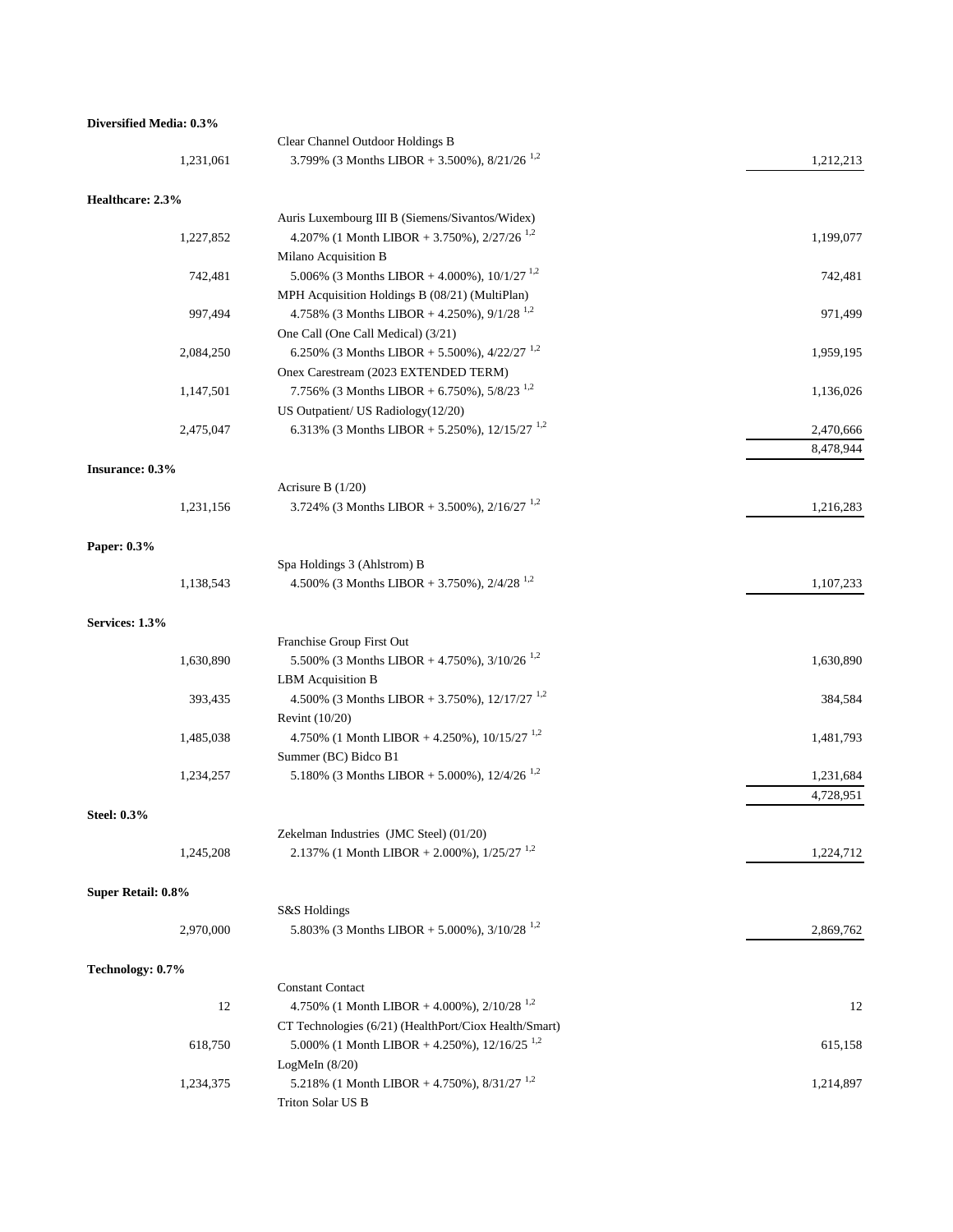| 852,720                                        | 6.224% (3 Months LIBOR + 6.000%), $10/31/24$ <sup>1,2</sup> | 850,055     |
|------------------------------------------------|-------------------------------------------------------------|-------------|
|                                                |                                                             | 2,680,122   |
| Telecommunications: 0.7%                       |                                                             |             |
|                                                | Lumen Technologies B $(1/20)$                               |             |
| 1,000,000                                      | 2.707% (1 Month LIBOR + 2.250%), $3/15/27$ <sup>1,2</sup>   | 974,925     |
|                                                | Voyage B (Vocus Group) (USD)                                |             |
| 1,890,500                                      | 4.000% (3 Months LIBOR + 3.500%), $7/20/28$ <sup>1,2</sup>  | 1,876,321   |
|                                                |                                                             | 2,851,246   |
| <b>Transportation Excluding Air/Rail: 0.3%</b> |                                                             |             |
|                                                | American Trailer World                                      |             |
| 1,116,563                                      | 4.400% (1 Month SOFR + 3.750%), $3/3/28$ <sup>1,2</sup>     | 1,074,518   |
| Utilities: 0.2%                                |                                                             |             |
|                                                | Exgen Renewables/ Exelon (12/20)                            |             |
| 659,810                                        | 3.500% (3 Months LIBOR + 2.50%), $12/15/27$ <sup>1,2</sup>  | 655,482     |
| <b>TOTAL BANK LOANS</b>                        |                                                             |             |
| (Cost \$41,724,586)                            |                                                             | 41,196,541  |
| <b>TOTAL INVESTMENTS IN SECURITIES: 96.8%</b>  |                                                             |             |
| (Cost \$373,466,808)                           |                                                             | 359,051,541 |
| Other Assets in Excess of Liabilities: 3.2%    |                                                             | 11,847,882  |
| <b>TOTAL NET ASSETS: 100.0%</b>                |                                                             | 370,899,423 |
|                                                |                                                             |             |

- † In USD unless otherwise indicated.
- CMT Constant Maturity Treasury Rate

EUR Euro

EURIBOR Euro Interbank Offered Rate

EUSA11 11 Year Swap Rate - EUR

GBP Great Britain Pound

- LIBOR London Interbank Offered Rate
	- PIK Payment-in-Kind represents the security may pay interest in additional par.

SOFR Secured Overnight Financing Rate

USD United States Dollars

<sup>1</sup> Variable rate security; rate shown is the rate in effect on March 31, 2022. An index may have a negative rate. Interest rate may also be subject to a cap or floor.

<sup>2</sup> Bank loans generally pay interest at rates which are periodically determined by reference to a base lending rate plus a premium. All loans carry a variable rate of interest. These base lending rates are generally (i) the Prime Rate offered by one or more major United States banks, (ii) the lending rate offered by one or more European banks such as the London Interbank Offered Rate ("LIBOR") or (iii) the Certificate of Deposit rate. Bank Loans, while exempt from registration, under the Securities Act of 1933, contain certain restrictions on resale and cannot be sold publicly. Floating rate bank loans often require prepayments from excess cash flow or permit the borrower to repay at its election. The degree to which borrowers repay, whether as a contractual requirement or at their election, cannot be predicted with accuracy.

- <sup>3</sup> Perpetual call date security. Date shown is next call date.
- <sup>4</sup> Fixed-to-variable or fixed-to-float bond; rate shown is the rate in effect on March 31, 2022. An index may have a negative rate. Interest rate may also be subject to a cap or floor.
- <sup>5</sup> Zero coupon security.
- <sup>6</sup> All or a portion of the loan may be unfunded.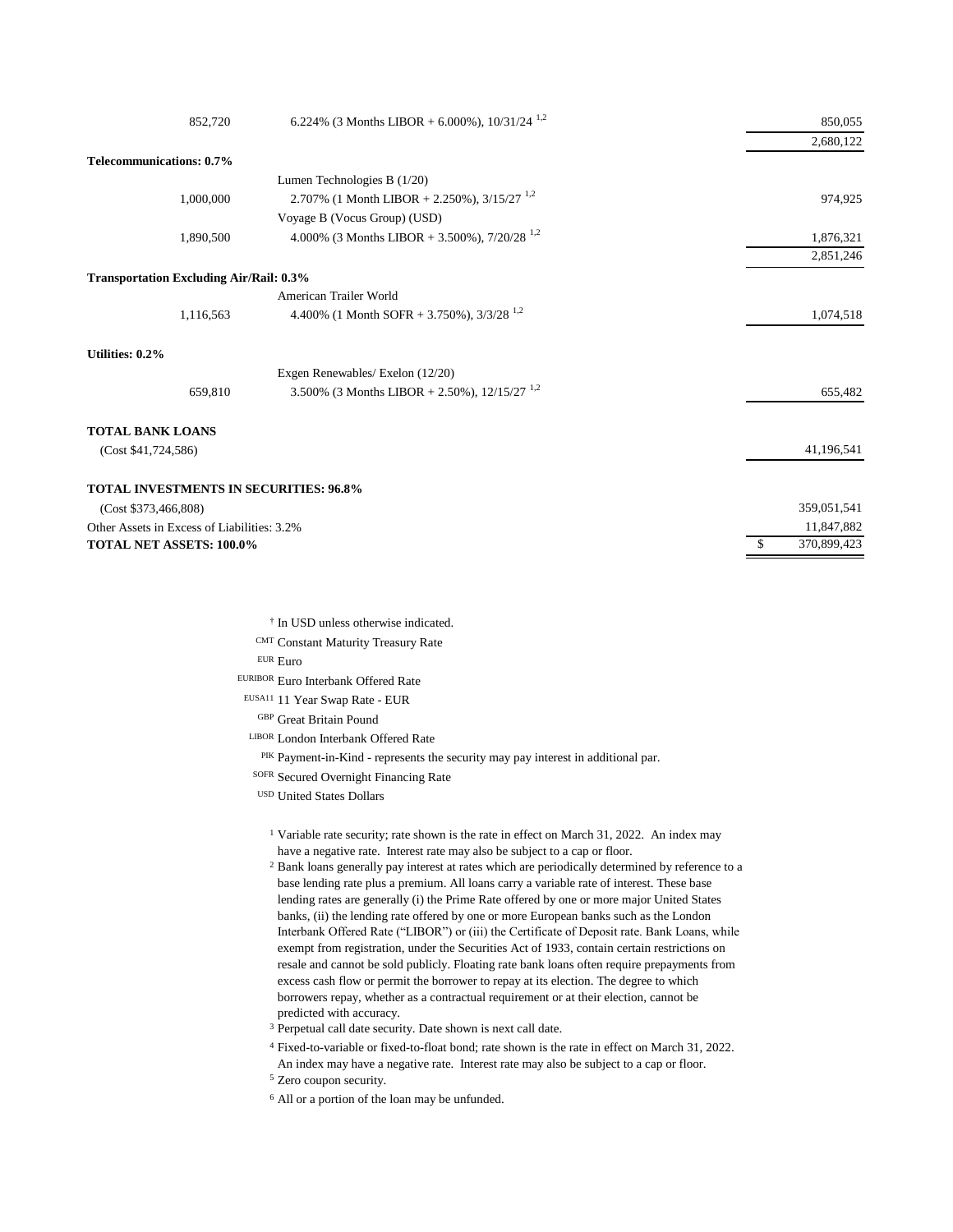Denotes investments purchased on a when-issued or delayed delivery basis.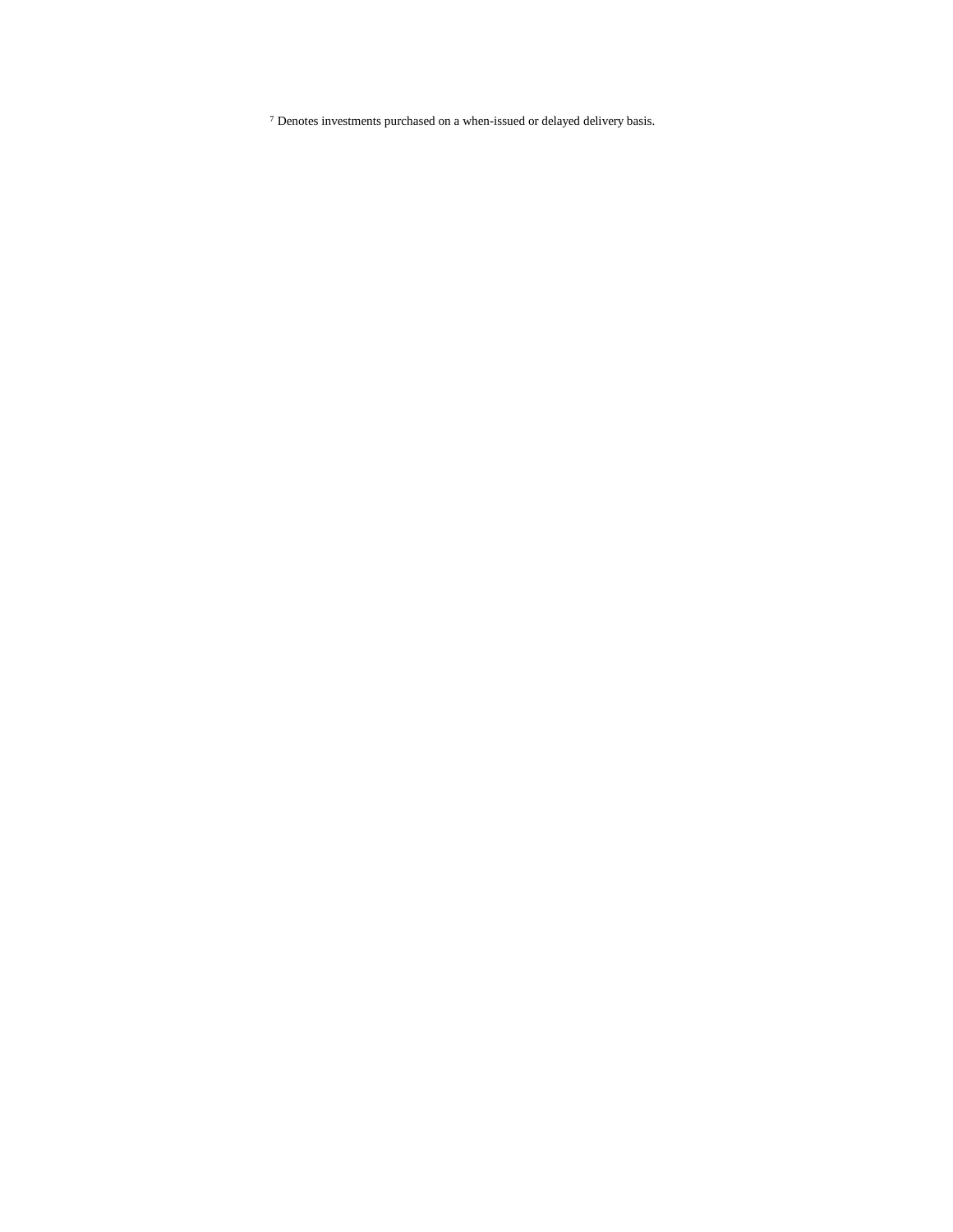## **Summary of Fair Value Exposure at March 31, 2022**

The Muzinich Credit Opportunities Fund (the "Fund") utilizes various methods to measure the fair value of its investments on a recurring basis. U.S. GAAP establishes a hierarchy that prioritizes inputs to valuation methods. The three levels of inputs are:

• Level 1 - Unadjusted quoted prices in active markets for identical assets or liabilities that the Fund has the ability to access.

• Level 2 - Observable inputs other than quoted prices included in Level 1 that are observable for the asset or liability, either directly or indirectly. These inputs may include quoted prices for the identical instrument on an inactive market, prices for similar instruments, interest rates, prepayment spreads, credit risk, yield curves, default rates and similar data.

• Level 3 - Unobservable inputs for the asset or liability, to the extent relevant observable inputs are not available, representing the Fund's own assumptions about the assumptions a market participant would use in valuing the asset or liability, and would be based on the best information available.

The following is a summary of the inputs used to value the Fund's investments as of March 31, 2022. See the Schedule of Investments for the industry breakout.

| <b>Description</b>                         | Level 1 |                                | Level 2         | Level 3 |                                  | Total       |  |
|--------------------------------------------|---------|--------------------------------|-----------------|---------|----------------------------------|-------------|--|
| Assets:                                    |         |                                |                 |         |                                  |             |  |
| <b>Corporate Bonds</b>                     |         | \$<br>$\overline{\phantom{0}}$ | 273,969,637 \$  |         | \$<br>$=$                        | 273,969,637 |  |
| <b>US Government Notes/Bonds</b>           | Φ       | -                              | 37,707,957      |         |                                  | 37,707,957  |  |
| <b>Convertible Bonds</b>                   |         |                                | 6,177,406       |         |                                  | 6,177,406   |  |
| <b>Bank Loans</b>                          |         |                                | 41,196,541      |         |                                  | 41,196,541  |  |
| <b>Total Assets</b>                        |         | $\overline{\phantom{m}}$       | 359,051,541     |         | $\overline{\phantom{0}}$         | 359,051,541 |  |
| Other Financial Instruments <sup>1</sup> : |         |                                |                 |         |                                  |             |  |
| <b>Forwards</b>                            |         | $-$ \$                         | $(442, 342)$ \$ |         | $-$ \$                           | (442, 342)  |  |
| Swaps                                      |         |                                | (1,076,105)     |         |                                  | (1,076,105) |  |
| <b>Total Other Financial Instruments</b>   |         | $-$ \$                         | (1,518,447)     |         | - \$<br>$\overline{\phantom{a}}$ | (1,518,447) |  |

**1** Other Financial Instruments are derivative instruments not reflected in the Schedule of Investments and are presented at the net unrealized appreciation/(depreciation) on the investment.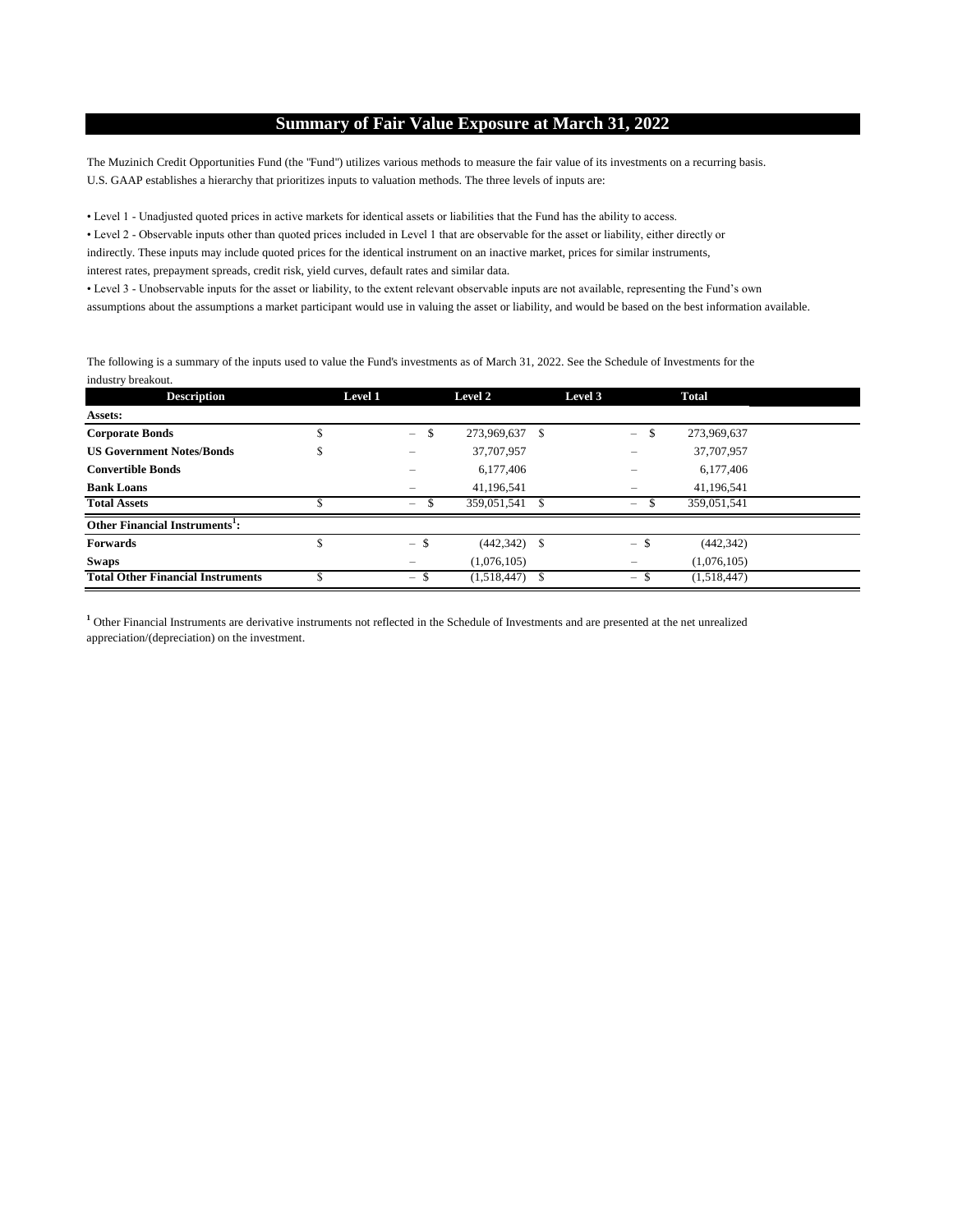#### **SCHEDULE OF FORWARD FOREIGN CURRENCY EXCHANGE CONTRACTS** at March 31, 2022 (Unaudited)

The Muzinich Credit Opportunities Fund (the "Fund") had the following forward foreign currency exchange contracts outstanding with the Bank of New York:

|                        |                                 |                       | <b>U.S. Dollar Value at</b> |                                |  | <b>U.S. Dollar Value at</b> | <b>Unrealized Appreciation</b> |                       |  |                |
|------------------------|---------------------------------|-----------------------|-----------------------------|--------------------------------|--|-----------------------------|--------------------------------|-----------------------|--|----------------|
| <b>Settlement Date</b> | <b>Currency to be Delivered</b> | <b>March 31, 2022</b> |                             | <b>Currency to be Received</b> |  |                             |                                | <b>March 31, 2022</b> |  | (Depreciation) |
| 6/15/2022              | EUR 79,000,000                  |                       | 87,658,108                  | USD 87.211.576                 |  | 87.211.576                  |                                | (446, 532)            |  |                |
| 6/15/2022              | EUR 7,000,000                   |                       | 7.735.874                   | USD 7.767.174                  |  | 7,767,174                   |                                | 31,300                |  |                |
| 6/15/2022              | GBP 7.100,000                   |                       | 9.324.290                   | <b>USD 9.297.180</b>           |  | 9,297,180                   |                                | (27, 110)             |  |                |
|                        |                                 |                       | 104,718,272                 |                                |  | 104.275.930                 |                                | (442, 342)            |  |                |